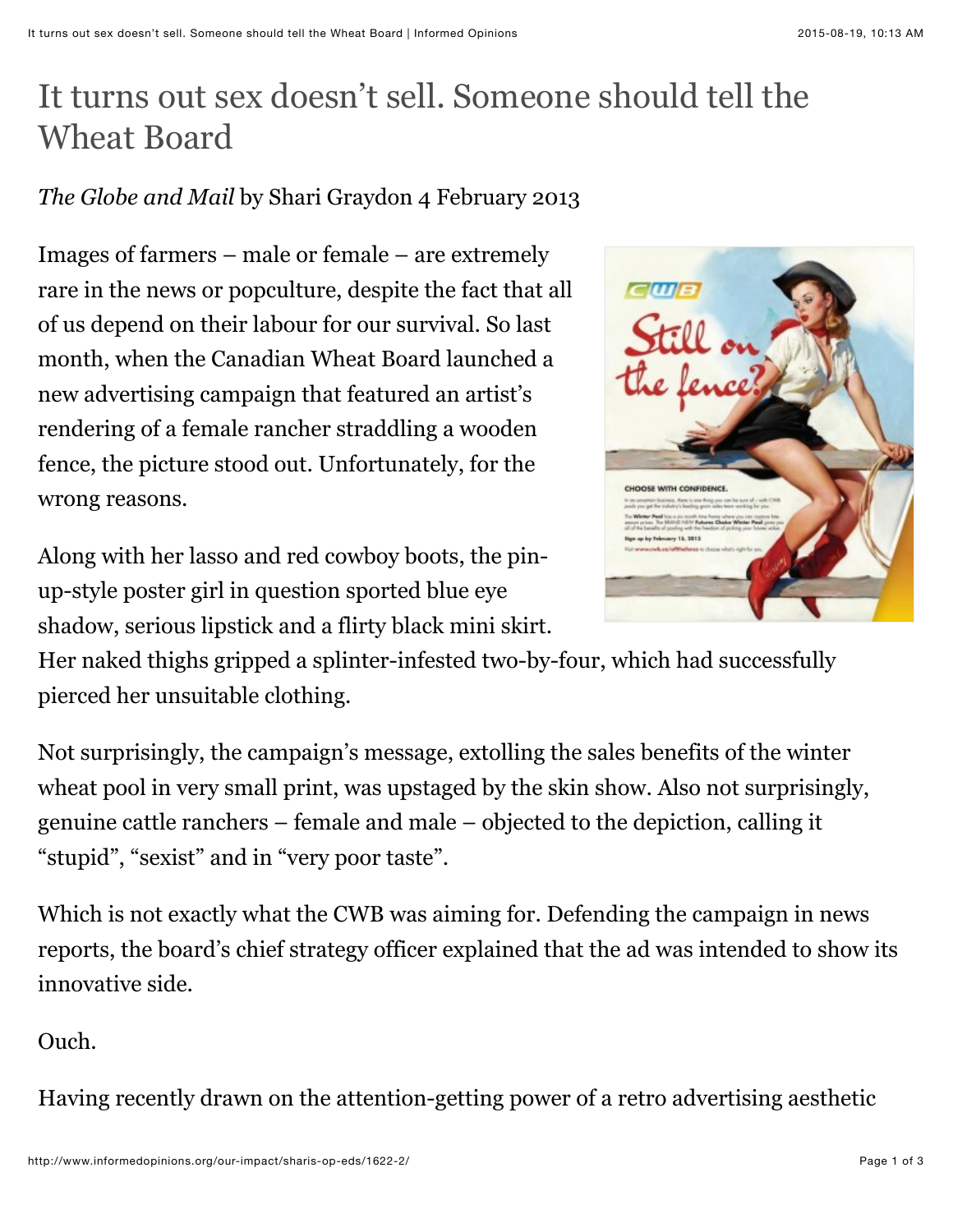myself, I appreciated the campaign's artistry. But there's a big difference between harnessing a vintage image that will stand out, and relying on outdated stereotypes that instead serve to demonstrate how you haven't kept up with the times.

Even if the campaign's release hadn't coincided with the election of Canada's sixth female premier, women's presence in business, the professions and the trades has been on the rise for decades now. And smart marketers have long taken note of how that presence – not to mention women's buying power – has influenced values and changed expectations. There's a reason that pin-up girls are passé.

Notwithstanding the ubiquitous claim "sex sells", the ability of under-dressed comehither models to move products via marketing campaigns is highly overrated. Fifteen years ago, curious about the effectiveness of sexual appeals in advertising, I reviewed the available research literature. I then supplemented the published studies by interviewing half a dozen senior executives in Canada's advertising community. To a man, they echoed the research findings.

It's true that sexual appeals – like the Wheat Board ad – often do a good job of attracting attention. But although viewers may remember a sexy image, they often won't recall what it's promoting. And even then, it isn't likely to motivate buying behavior unless the product or service on offer is actually associated with sex. So featuring cleavage or washboard abs when flogging perfume or cologne can lead to sales, but employing a similar strategy in pursuit of banking customers? Not so much.

More importantly, the use of sex in an advertising campaign has as much capacity to alienate as it does to appeal. A decade ago, footwear manufacturer Terra learned this the hard way. In an effort to promote its work boots, the company plastered images of lingerie-clad women wielding power tools on 600 billboards across the country. Two days after the posters went up, an e-mail campaign mounted by offended members of the Canadian Auto Workers union – the very people who use power tools and wear work boots – forced the company to take them down.